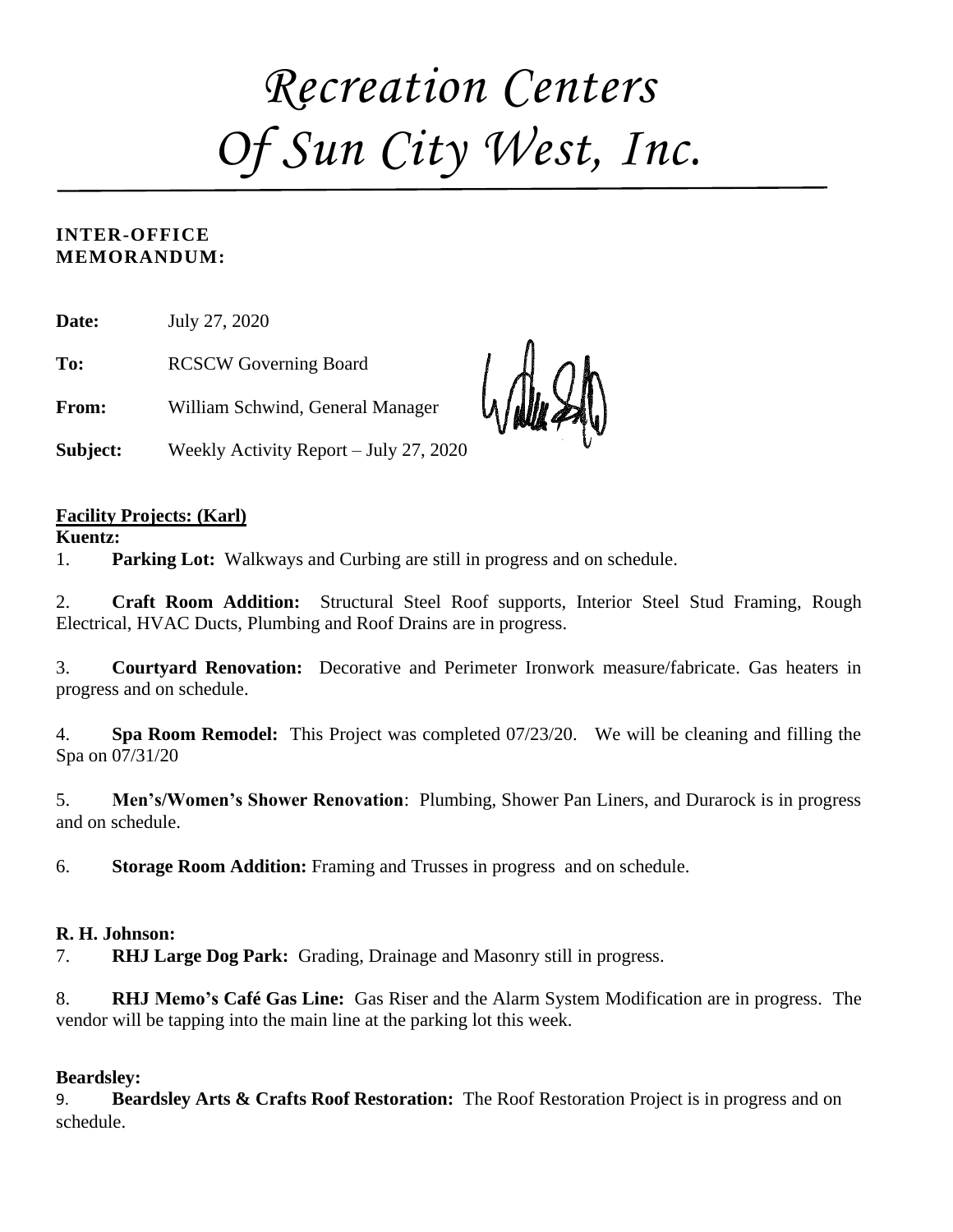#### **Facility Maintenance: (Russ)**

10. Facility Maintenance crew installed expanded metal at the Deer Valley Pro Shop to try and address the Woodpecker holes that are continually being made.

11. Working on metal sheeting for the Palm Ridge Facility to keep Woodpecker activity down. This job will require a crane rental.

#### **Recreation: (David)**

12. Due to the spike in corona virus positives in AZ, the impact on staffing, the Governor's latest Executive Order and our current backlog of sanitizing supplies, we continue to delay the reopening of our indoor pool at Beardsley until the situation improves.

You can check the following link to see latest on facility reopening dates and times. Check [https://suncitywest.com/covid19/.](https://suncitywest.com/covid19/) All items on the list are subject to change.

13. Due to the Governor's most recent orders, all indoor Pools, Fitness Rooms, Table Tennis, Racquet Ball and indoor walking track facilities continue to be closed through closed through August 10. Those coming to the outdoor pools are following the Governor's Executive Orders for the most part. We've been monitoring traffic at the pools which continues to hold steady. Staff will continue headcounts to comply with social distancing rules. Attendees continue to make the best of the situation.

14. A break-in was reported at the Beardsley Facility. Two vending machines were broken into and a facility golf cart was taken as well. A Police Report has been filed and David will contract and inform the vending machine owner.

15. We are upgrading the flooring in the Beardsley Sagebrush and Photography Rooms.

16. The Kuentz Fitness Room Equipment bids are all in and a rendition of the Fitness Room layout has been completed.

#### **Recreation Activities/CC&Rs: (Riley) CC&Rs**

17. Due to the closure of the Rec. Centers, all CC&R complaints should be sent in by email (located on the main page of our website [\(www.suncitywest.com\)](http://www.suncitywest.com/) or by telephone at 623-544-6661. CC&Rs investigators are working on 89current violations as of 07/20/20.

18. Current Open violations are at 78 as of 7/27/20.

19. Violators are becoming increasingly combative over violation notices.

20. Underage Violation complaints are still the rise. We are addressing these. We successfully removed a group of 20-something people occupying a rental in Sun City West.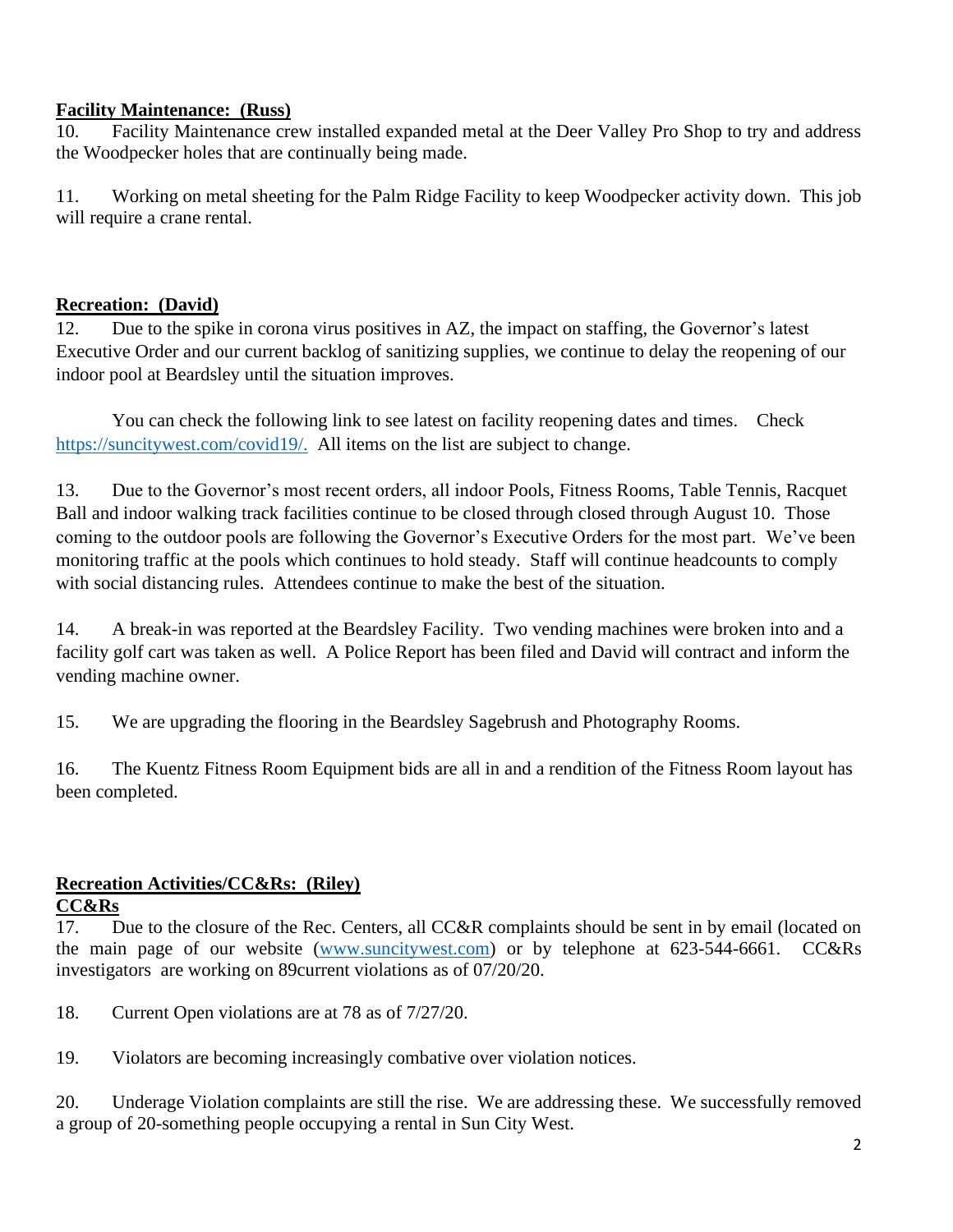- 21. Political confrontations with neighbors are increasing over signage.
- 22. Palm tree complaints are still on the rise.

#### **Chartered Clubs:**

23. Staff is working with the Chartered Club Committee Chair Donna Maloney to create training for new Committee Members.

- 24. Staff is also working with Donna to create an improved Disciplinary Action Plan.
- 25. Clubs are turning in new Bylaws to Dori Miller for obtaining approval.

26. It was reported that Sun City's Metal Shop and Computer Clubs were temporarily shut down due to non-distancing.

#### **Tours and Scheduling:**

27. Mona and Jan are working on CR-6 Forms. Club presidents will begin picking up the tentative schedules this week.

#### **Village Store**

28. The Village Store current hours of operation are from 9 a.m. to 1 p.m. Monday through Friday. Village Store Management are taking in new merchandise from the Clubs limited to a maximum of 3 items per person per week and rotating out the older items. Sales are good at this time.

29. Due to Corona Virus and the need for social distancing, we currently allow 6 to 8 people in the Village Store at any one time. Making masks mandatory for indoor facility locations along with increased facility sanitization gives employees as well as members an increased feeling of safety and security.

30. We have cancelled the Fall Arts and Crafts Fair originally scheduled for November 2020 and look forward to the Fair in the Spring.

31. We are taking a "wait and see" approach as far as the hours of operation on opening day at the Village Store in September.

#### **Sports Pavilion:**

32. Business at the Sports Pavilion remains 73% down in revenue when compared to the same time period for last year.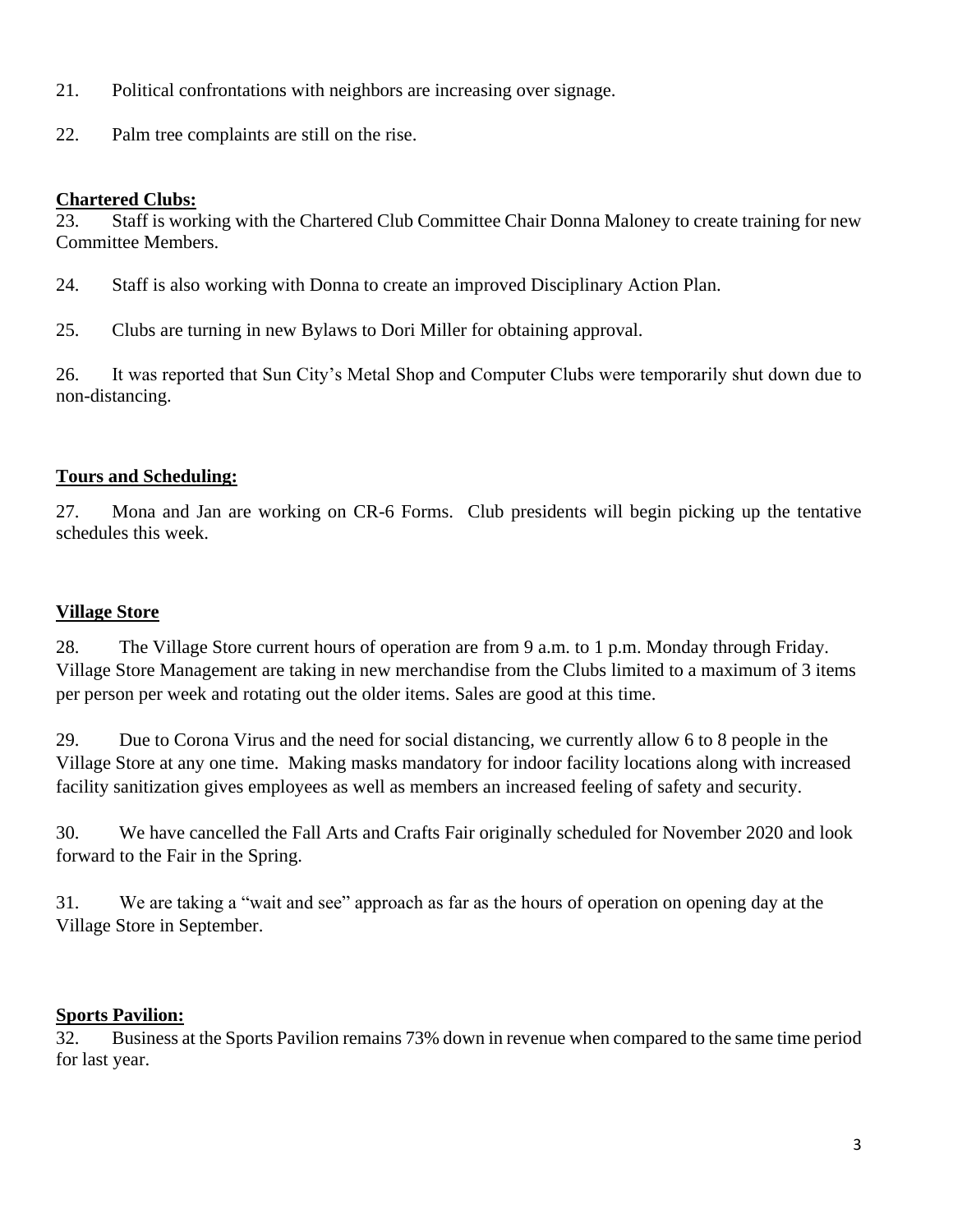33. We remain concerned about being able to hold the Fall League due to Corona Virus. In canvassing League Bowlers, 415 committed to Bowl in September and 530 said they would not Bowl. 1,000 Bowlers are not yet committed. We expect that non-resident revenue will be cut in half as compared to last year. Most bowlers cite the wearing of masks and social distancing as the main reasons they will not bowl.

34. We were informed that Sun City Bowling Lanes do not plan to open for business until January 2021.

#### **General Services:**

35. For the most up-to-date information on the Covid-19 virus, please visit our website at [https://suncitywest.com/covid19/.](https://suncitywest.com/covid19/) As of this morning (7-20-20) there were 1,559 additional positive cases of Corona Virus (231 of those in Sun City West) and 23 deaths.

36. Staff should let IT know if they have any additional needs for Audio/Visual equipment to assist in conducting business remotely during the shutdown.

37. We have installed and are migrating the data for the new credit card server on Wednesday, July 29. No credit card sales can be conducted after 3:00 p.m. All other sales (cash, check, member credit or gift cards) can be made as usual.

38. The IT Department continues to encourage Staff to make IT aware of any and all personnel changes in their departments as this affects email addresses, phone numbers, access to software and hardware, etc. which requires action on IT's part.

39. Just a reminder to all that Maricopa County elections people dropped off the election equipment at the Social Hall this week and you can participate in early voting for the Primary beginning 8 am to 3 pm July 29 through August 3and from 6 am thru 7 pm on August 4, Primary Election Day.

#### **RHJ Library:**

40. We are reducing the hours of operation for the Library. Beginning July 28 the Library will be open Tuesdays through Saturdays from 9 a.m. to 2 p.m. Curbside pickup is still being offered for those not wanting to come into the Library.

41. We started the temperature checks with Staff and Volunteers on July 21.

42. The new Library Facilities Assistant William Wuest started on Tuesday, July 28 and will begin training with Staff.

#### **Member Services:**

43. The Member Services Office is open Monday through Friday from 8:00 a.m. to 2:30 p.m. should you need to come in for assistance. You can also continue to pay your dues online or call 623-544-6100 to pay by phone. Member credit can be purchased at any of our open Golf Course Pro Shops or from Member Services during their normal hours. If you have any questions you are welcome to contact us by email as well at [membership@suncitywest.com.](mailto:membership@suncitywest.com)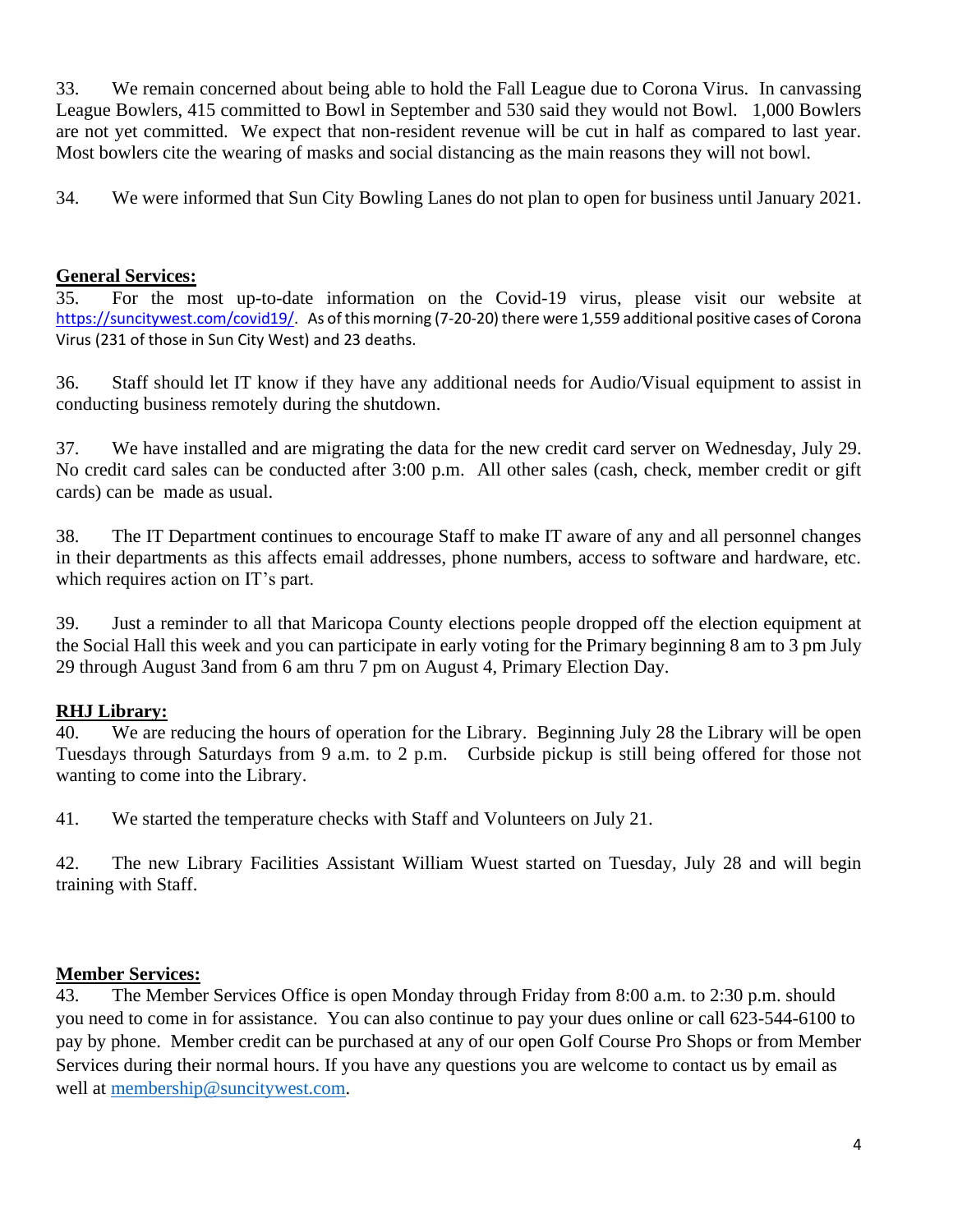44. For the month of July 2020 we've had 100 APF's with 7 refunds for a total of \$325,000. There were 115 APF's collected for the entire month of July in 2019.

45. The Late Fee Module was turned back on as of July  $15<sup>th</sup>$  which will automatically begin assessing late fees for those accounts not paid up to date.

46. Regarding the placement of a lien on a property, as of July  $1<sup>st</sup>$  all people deeded on properties will have their member privileges suspended even if one of them is paid to date once a lien is placed on the property. We will be calling those who already have a lien placed to advise them of this. They will no longer be considered as being "in good standing". Beginning in July, once a lien is recorded, we will issue a letter indicating that a lien was placed on the property which will include all owner's names stating that their privileges have been suspended. A copy of the lien and a new Invoice Statement for the amount owed will be attached.

#### **Financial Services:**

47. Our annual audit began on July 21, 2020. We will be using an Audit Portal to conduct most of our business online. The auditor had 60 requests for information/documentation in support of the audit. Target date for review of the audit will be in August.

48. We have processed about \$1.3 million in Purchase Orders for the new Budget year for Capital Projects.

49. We are preparing to calculate the numbers and submit our application for the Payroll Protection Act Forgiveness Program.

- 50. Our Vanguard Investments came in half million dollars ahead.
- 51. We moved some CDs into stable ticker stocks which gave us a .6 return vs. .01 return on the CDs.

#### **Events Planning:**

52. Events have been very slow. We will move forward with all the events we can but as you know, everything is subject to change.

53. We will be holding our Free Movies in the Park with limited attendance for SCW residents only. You must get a ticket from the Box Office to attend. Tickets will be available beginning Tuesday, September 15<sup>th</sup> at the Box Office only. The first Movie in the Park takes place on October 4 at dusk and features "JoJo Rabbit" Rated PG-13.

54. We will also offer our October Concerts in the Park which have been scheduled for Oct. 3 – Faded Jeans,  $10/10$  – Rhythm Edition,  $10/17$  – Johnny K & K Kompany. These concerts have all been sponsored by *Home Instead*. Tickets are available beginning Sept. 15 for \$5 limited admission for SCW Residents at the Box Office only. Full concessions will not be available at these events.

55. *Sixties Mania* comes to Sun City West on November 5, 2020 at 7 p.m. at Beardsley Park. Tickets are available. We have only sold 30% of available tickets as of this date.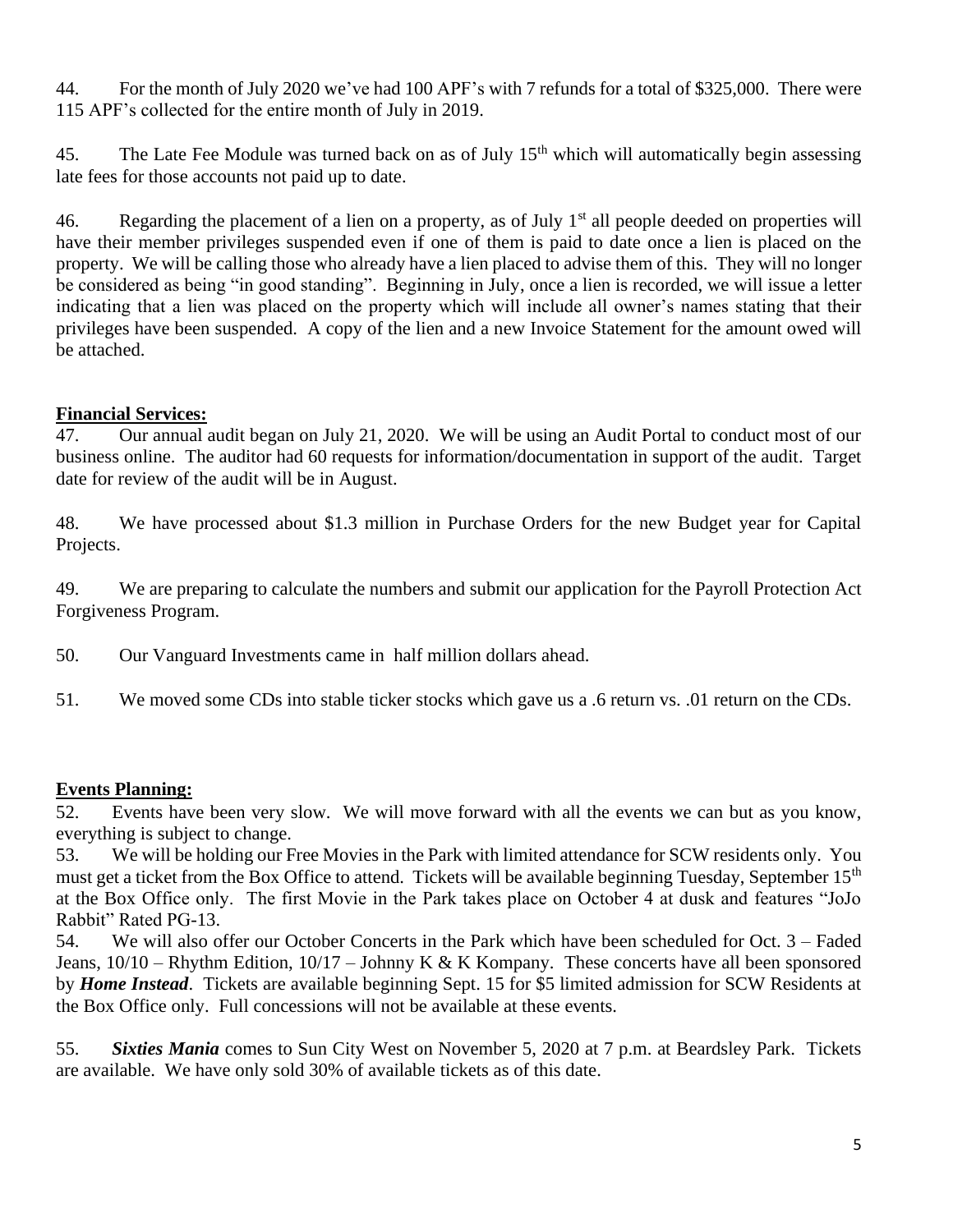56. *HIFI* performs at Beardsley Park on November 6, 2020 at 7 p.m. Tickets are available. We have only sold 28% of available tickets as of this date.

57. The "Welcome Back/Halloween Dance at Beardsley Park is scheduled for October 30. Tickets are \$10. The plan is to use one Gazebo to sell pre-packaged concessions and the other Gazeobos as space for dancing.

58. We have closed all sales to 2021 Top Hat and Cruise Ship Series tickets to allow for more room between the seats. If the virus numbers subside and we no longer have to worry about distancing, we can always open back up for individual ticket sales on these events.

#### **Human Resources:**

59. With the assistance of Department Managers, HR Manager Marie Mrowczynski developed a spread sheet listing the schedule of employees indicating when they are working from home. The purpose of this was to limit the number of employees working together in close proximity in their offices and have them work from home where it does not impact the daily operation of their departments.

60. As a precaution, HR has instructed employees to take their temperatures each morning after arriving at work and initial off that the reading is below 100.4 degrees. If the reading is higher than that they are instructed to contact the HR Department or their supervision. This should be done until the end of the month.

61. There has been talk about the number of days required for quarantine going from 14 days to 10 in some circumstances. We will continue to use a 14 day quarantine period when required.

62. HR Manager Marie Mrowczynski informed staff that the Governing Board would like the names of those employees whose work is above and beyond what is expected of them. The Board would like to recognize these individuals during upcoming meetings beginning in September.

#### **Golf Operations:**

63. Revenue numbers for the first 25 days of July; Green Fees and Cart Fees were 30% ahead of prior year. A contributing factor to the positive revenue is the rate increase for green fees which started on July 1. Round of golf for the same time period are 25% ahead of last year's numbers.

64. Green Team – Saturday play with the Green Team has been cancelled. This was tied into the Echo Mesa GC closures. As this would have limited play at Stardust golf Course for open resident play. Lessons will still continue every other week at Stardust Practice Facility.

65. Golf Lab – We have reviewed the draft of the new Golf Lab Agreement and made some additional minor changes. We are looking forward to moving on and getting this component of Golf Operations in place and up and running.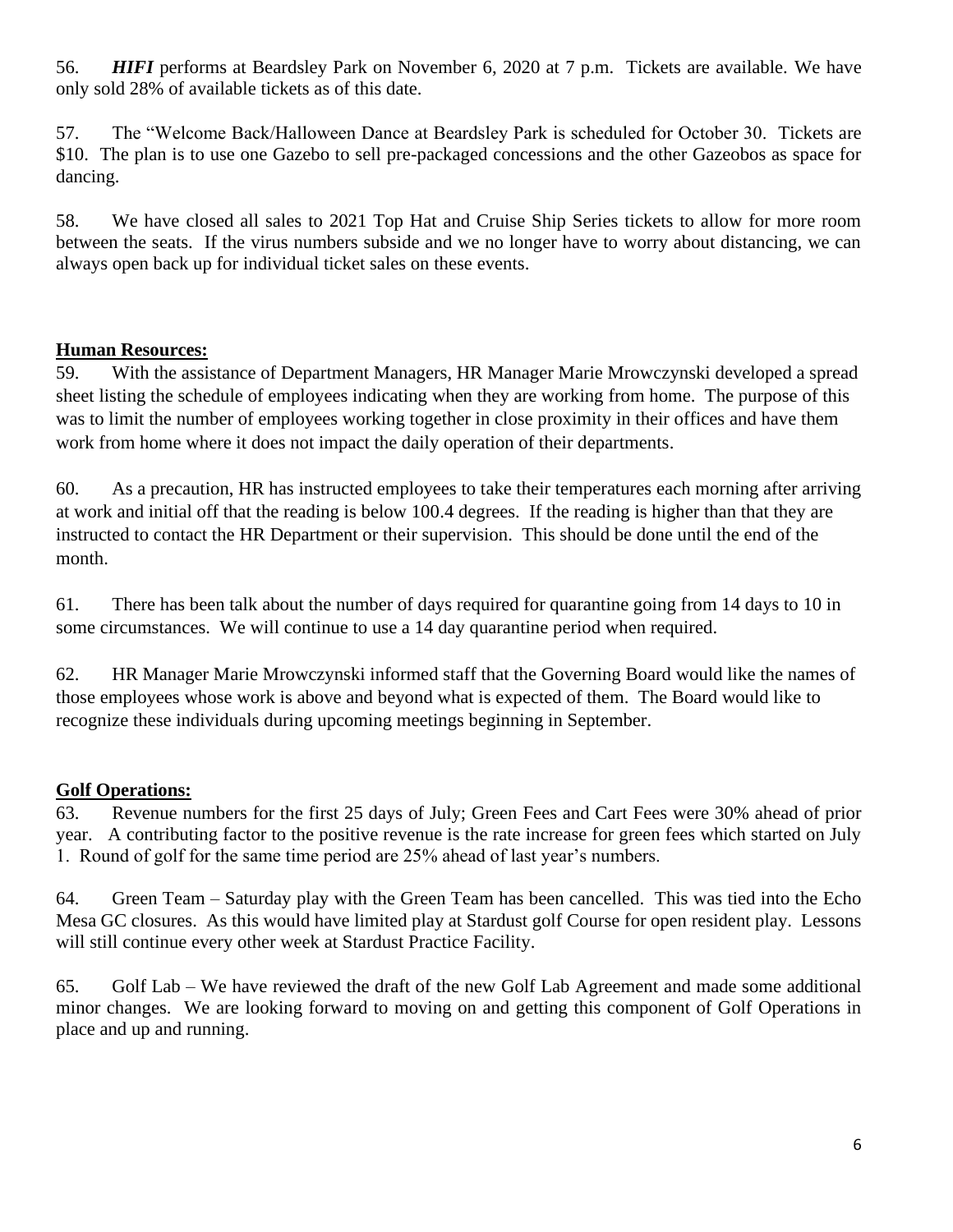66. **Web Portal** – There will be a meeting with Linda Plastas and Lynn Watt to discuss any changes that need to be made to the web portal.

67. COVID Update – Employees are taking temperatures when reporting to work at all the open golf courses and Golf Operations. We haven't had any problems with temperatures being too high and it appears that everyone working is doing okay.

68. Special Events/Tournaments – We have created a "proposed" tournament schedule for the fall and winter. Looking at modifying these events as they encouraged congregating through shotgun starts and food and beverage offerings. Looking for new sponsor with our year-long tournament series (Coors Light). We have new sponsors for both our scorecards and our range ball dispensing machines.

#### **Environmental Services:**

#### 69. **Golf Course Maintenance** Project Updates:

- Block for the Shoreline Project at Peblebrook will start going in this week.
- Staff at Desert Trail will finish contour work on the bunkers this week. New sand is scheduled for delivery the week of August 10.
- Trail Ridge Golf Course reopened on 7-28-20. The course was closed for greens aerification.
- Palm Tree Trimming Update: The Tree Crew will be back to complete Grandview Golf Course this week.
- Echo Mesa Golf Course closed this past Sunday and will be closed for three weeks due to COVID-19 and staffing issues. We plan to reopen on Monday, 8-17 (3 weeks). This will give the crew time to catch up on some much-needed maintenance that we currently cannot accomplish.
- Greens Aerification date for Stardust Golf Course has been rescheduled to August 20 through 24.

**Golf Course Staffing Update**: Paperwork was submitted last week for two new employees at Grandview and Echo Mesa. Pebblebrook had an interview scheduled for this week.

#### 70. **Landscape Maintenance:**

The palm tree trimming crew will be back out this week to trim along R. H. Johnson Blvd.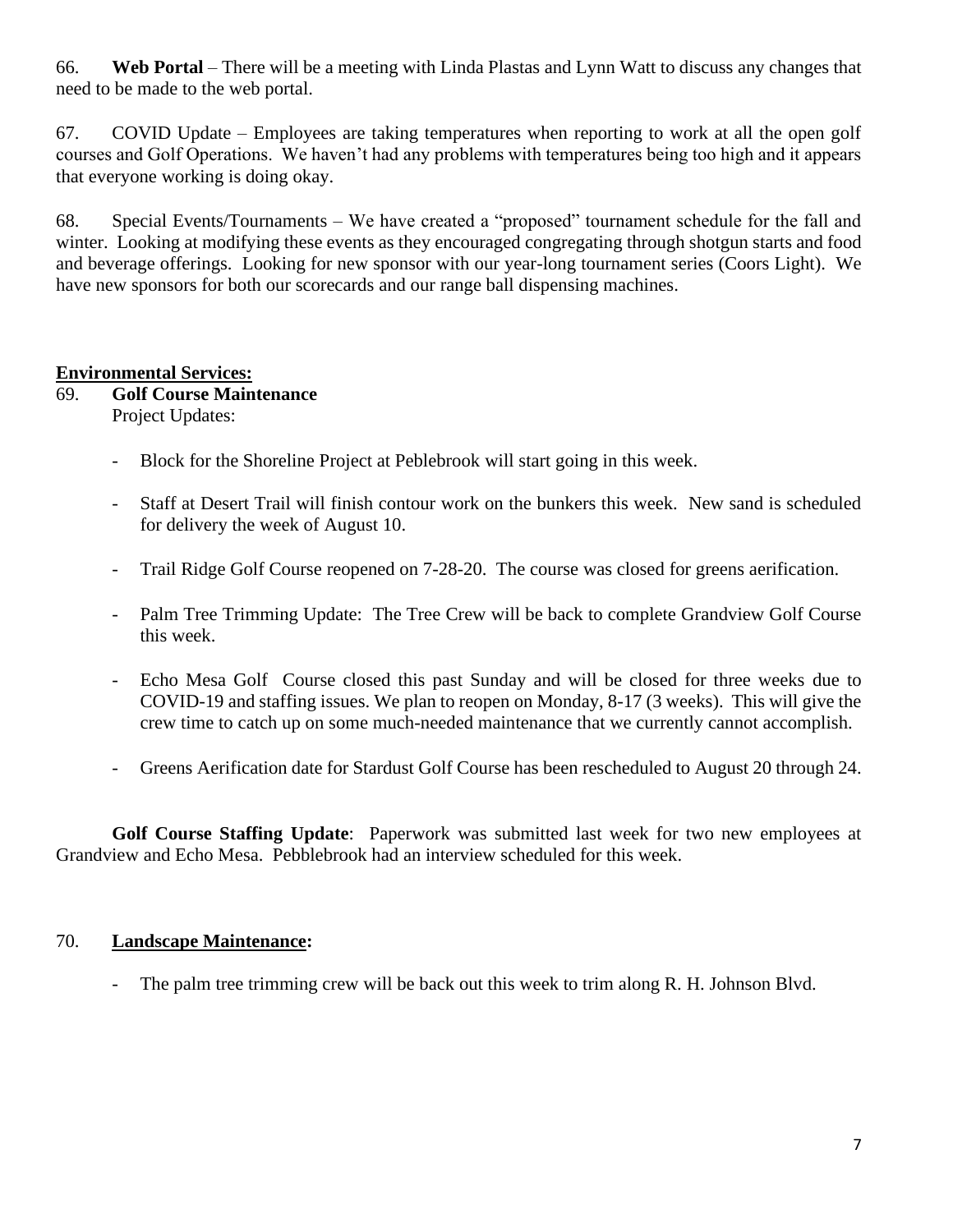#### 71. **Management:**

Other Items discussed:

We will be scheduling individual Departments to give a presentation at upcoming Work shop Meetings beginning in September.

# **Upcoming Events**

#### **Summer Streaming Concerts**

## **Only Individual Shows available**

| Group                          | <b>Dates of Streaming</b> | Duration R       | Cost |
|--------------------------------|---------------------------|------------------|------|
| <b>The Arizona Wildflowers</b> | June 9 – August 31        | 60 Minutes \$5   |      |
| <b>SwingTime</b>               | July $14 -$ August 10     | 60 Minutes \$5   |      |
| <b>T.A Burrows Bandstand</b>   | Aug $24 - Aug$ 31         | 60 Minutes   \$5 |      |

## **Vist [www.scwconcerts.com](http://www.scwconcerts.com/)**

# **to create a login and stream at the comfort of your home!**

#### **Current / Upcoming Ticket Sales**

| <b>Event</b>                | <b>Event Date</b> | <b>Location</b> | <b>Time</b> | <b>Ticket Sales</b> |
|-----------------------------|-------------------|-----------------|-------------|---------------------|
| TOP HAT 3pm                 | 2021 Series       | Palm Ridge      | 3pm         | Available NOW       |
| TOP HAT 7pm                 | 2021 Series       | Palm Ridge      | 7pm         | SOLD OUT            |
| <b>CRUISE SHIP RENEWALS</b> | 2021 Series       | Palm Ridge      | 7pm         | SOLD OUT            |
| Sixties Mania               | November 5, 2020  | Beardsley       | 7pm         | Available NOW       |
| HIFI                        | November 6, 2020  | Beardsley       | 7pm         | Available NOW       |

*WE have closed all sales for Top Hat 7pm and Cruise Ship to allow more room between seats! If this subsided we can always open back up for individual sales* 

## **OCTOBER CONCERTS**

We will have our normal October Concerts scheduled with some updated changes Concerts all will cost \$5/SCW Resident *NO FULL CONCESSIONS*

Tickets will be available Tuesday, September 15<sup>th</sup> at BOX OFFICE ONLY Limited Admission

- $\bullet$  10/3 Faded Jeans
- 10/10 Rhythm Edition
- $10/17$  Johnny K & Kompany

## **ALL Sponsored by Home Instead**